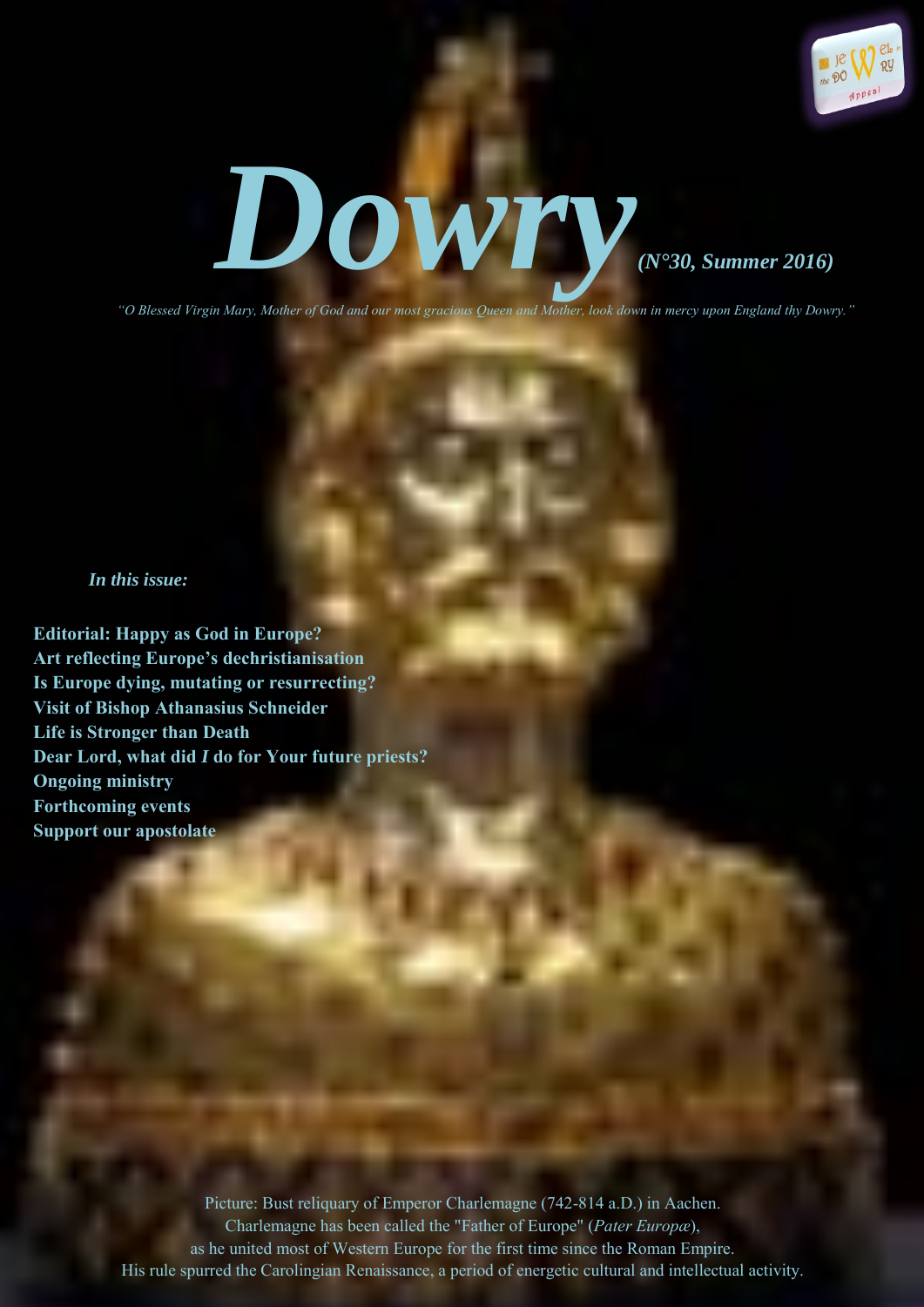### Editorial: Happy as God in Europe?

appiness is a new idea in Europe", according to French parliamentarian Louis de Saint-Just (d.1794), who wished to **66** according to French parliamentarian Louis de Saint-Just (d.1794), who wished to spread happiness throughout Europe, no doubt. And who would not share his aspiration? Who would not wish everyone to be happy, especially if they live in one's own country or continent? Unfortunately, Saint-Just meant to impose his secular conception of happiness through political violence, sending thousands of innocents to the guillotine.

We in 2016 Europe may wonder: Was happiness unkown among the peoples of Europe until 1793? And has it been continuously enjoyed since then, in our part of the world? Clearly not. Even though famines, wars and diseases affected their lives, and still affect those of many of our contemporaries, who could be so biased as to deny our European forefathers happiness, and make it a prerogative of our "enlightened" era?

The difference with us, perhaps, coming after Saint-Just and the like, is that before them, happiness was not

planned as an "idea" or claimed as a right, but gratefully received as an anticipation of eternal bliss, as taught by Christianity. Happily then, European peoples, countries, provinces, towns, guilds, parishes and families cherished many ancient traditions, customs and beliefs proper to their national or local history and character, rooted in and irrigated by a shared Christian identity.

Like us, they suffered. But for Christians,

earthly trials fuel supernatural hope and merit, so that happiness can and does flourish, even through hardship. The scope of Christian souls reaches far beyond that of our senses, making us rejoice even in persecution. Let the rain pour then, let the wind blow – we are on our way back to the heavenly home of the Father, Whose Son walks with us and supports our every steps with His sacraments.

Such truth is opposed by Saint-Just and his heirs: their Europe "does not do God". They conceal the fact that the Church has done gigantically more than any other institution to educate, nurse, heal, administer, inspire and endow the European Continent, to the extent that Christianity is consubstantial with Europe. Not the Vatican website, but secularly unbigoted Wikipedia, bluntly states that: "The term "Europe" is first used for a cultural sphere in the Carolingian Renaissance of the  $9<sup>th</sup>$ century. From that time, the term designated the sphere of influence of the Western Church, as opposed to both the Eastern Orthodox churches and to the Islamic world."

In modern Europe however, the opposition is shifting. Acceptable "Europeans" are those worshipping comfort at all costs, instead of God. Simultaneously, believers are branded "happyphobic" and pushed into social ghettos, to

the moral peripheries of secular Europe, or down into its catacombs. After Muslim attacks in London, Madrid, Paris and Brussels, European governments incriminate religions in general rather than Islam in



particular. More secularism, they say, is the answer, and much less religion. Their assumption is that religion fosters violence, whereas secularism secures peace.

This might seem convincing, since the building up of an increasingly secular European Union after World War II has coincided with the absence of armed conflicts among the main countries involved. But in the past century, it was political ambition and atheistic ideologies – not religion – that caused the most lethal wars in history. Moreover, is peace defined merely by the absence of gunshots? The global war silently raging against unborn humans does surely not spare Europe, killing millions of Europeans every year. And the war against the family through laws and lifestyles promoting promiscuity, adultery, pornography, contraception, immorality and inversion can boast of millions of direct and collateral

victims; also in Europe; also yearly.

*True happiness calls for completion in blessedness.*

For taking their children out of compulsory perversion classes, some European parents were jailed and had their children taken away from them by the police and social services. For how long will homeschooling still be tolerated? For how long will the Church be allowed to preach God's law? Divorce and abortion have become fundamental "rights". Killing grandparents is now allowed in

Europe. How long until pedophilia is decriminalised, if it makes some "happy"?

True happiness calls for completion in blessedness. To the contrary, happiness without Christ as Creator and Redemptor of our human nature leads sooner or later to oppression and death. In 1930s Germany, an anti-Christian Government with parliamentary support tied "happiness" to racial purity. Its programme was soon implemented across Europe. The timely warning offered by the Church had not been heeded: "the banishment of confessional Christianity... from teaching and education, from the organization of social and political life, spells spiritual spoliation and degradation" cf *Mit Brennender Sorge*, Pius XI, 1937).

Dear Friends, let us ask the Patron saints of Europe – Benedict of Nursia, Cyril and Methodius, Bridget of Sweden, Catherine of Siena and Teresa Benedicta of the Cross – to intercede for our rulers and for us, that Europe may soon come back to the One Who shaped her to radiate His ever new joy.

Fr Armand de Malleray, FSSP Superior of the English FSSP Apostolate, St Mary's Priory, Warrington,  $15^{th}$  May 2016  $\Box$ 

Malleray +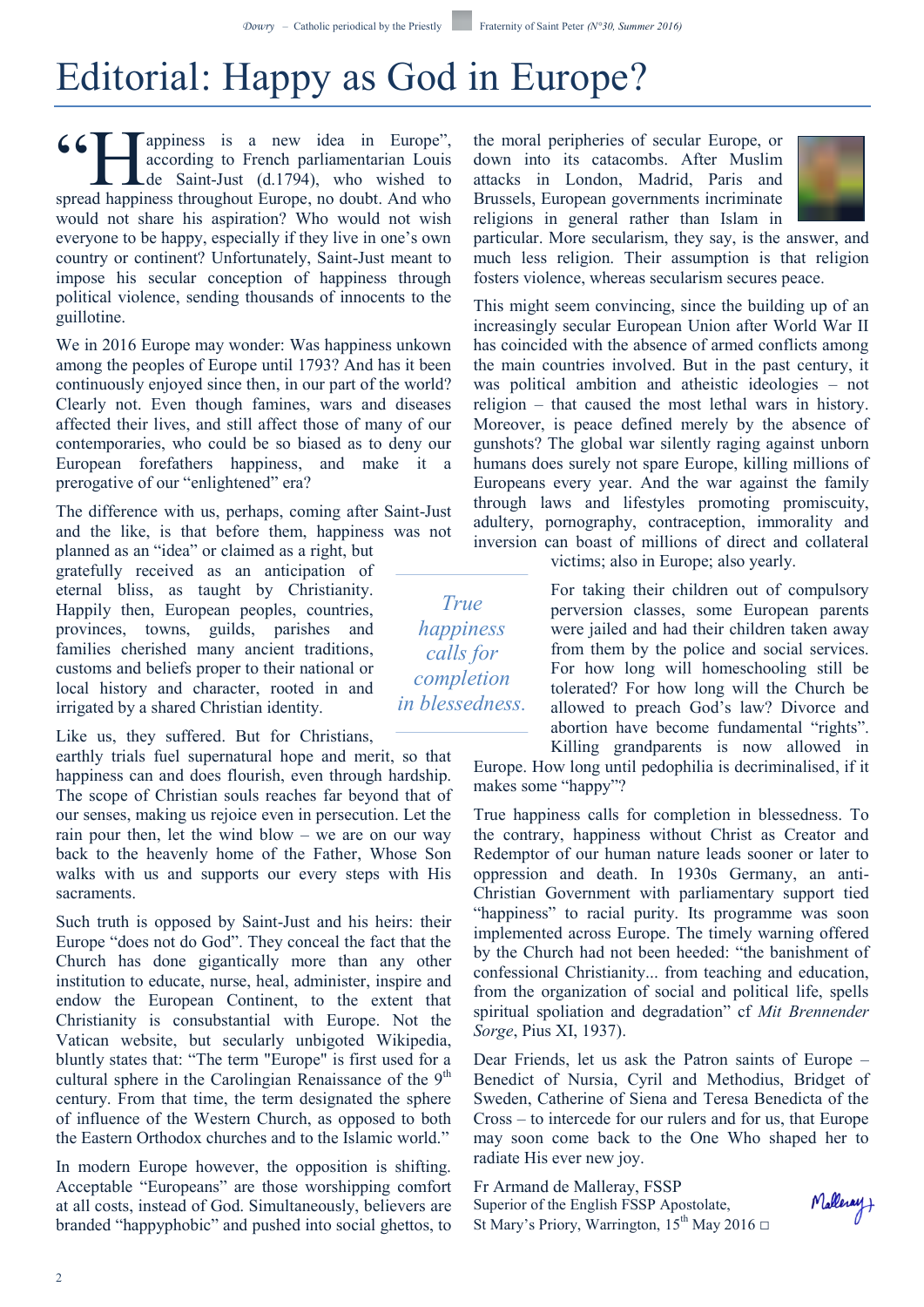### Art reflecting Europe's dechristianisation

ccording to Greek mythology, Europa was a nymph abducted by Zeus who took the shape of a bull coording to Greek mythology,<br>Europa was a nymph abducted by<br>Zeus who took the shape of a bull<br>to seduce her. The myth was depicted in many different styles from early antiquity. Below are two renditions that illustrate contrasting views of Europe.

The first one by Patrick McDowell, 1876, is part of Sir George Gilbert Scott's *Albert Memorial* in Hyde Park,

London (at the right sits Britannia, holding her trident emblematic of naval power). Europa appears as a Christian queen wearing a crown with a cross and holding a globe, itself bearing a cross, surrounded by her maids of honour.

The plough ox upon which she sits is a very subdued animal, cleansed of any pagan and sensual connotations, its energies channelled into the useful





As a further illustration, we offer below *Christ's Entry into Brussels in 1889*, by Belgian painter James Ensor (1860 – 1949). This disturbing painting is the property of the J. Paul Getty Museum, whose website comments:

*"Ensor's society is a mob, threatening to trample the viewer – a crude, ugly, chaotic, dehumanized sea of masks, frauds, clowns, and caricatures. Public, historical, and allegorical figures along with the artist's family and friends made up the crowd. The haloed Christ at the centre of the turbulence is in part a self-portrait: mostly ignored, a precarious, isolated visionary amidst* 



*the herdlike masses of modern society. Ensor's Christ functioned as a political spokesman for the poor and oppressed – a humble leader of the true religion".* 

Brussels was obviously not the EU headquarters when, in 1888, Ensor imagined this modern Palm Sunday pro-

> cession: for the good reason that the European Union did not exist.

#### labour of civilisation.

The second sculpture (we could not identify its author) stands outside the EU Parliament building in Brussels, the administrative capital of the European Union. Europa's regalia are gone with the wind, including her clothes. Faceless, she is dynamically – or

recklessly? – carried off by the bull in full speed, its hoofs not touching the ground.

The beast looks more like a cow, or even a deer, than a bull. No Christian reference is visible anymore. The bodies of both the woman and the bull have lost their unity and look like fragile aggregates of metal sheets, about to fall apart.



By anticipation though, even if unknowingly, his painting captures the treatment of Christianity in 2016 amnesic Europe. Under Brussels' rule, Christ, His teachings and His followers are tolerated at best, as part of a carnival, to be paraded as entertaining relics, like Merlin the Wizard at Eurodisney. However, playing loud music at the rear, the men wearing helmets are no clowns. □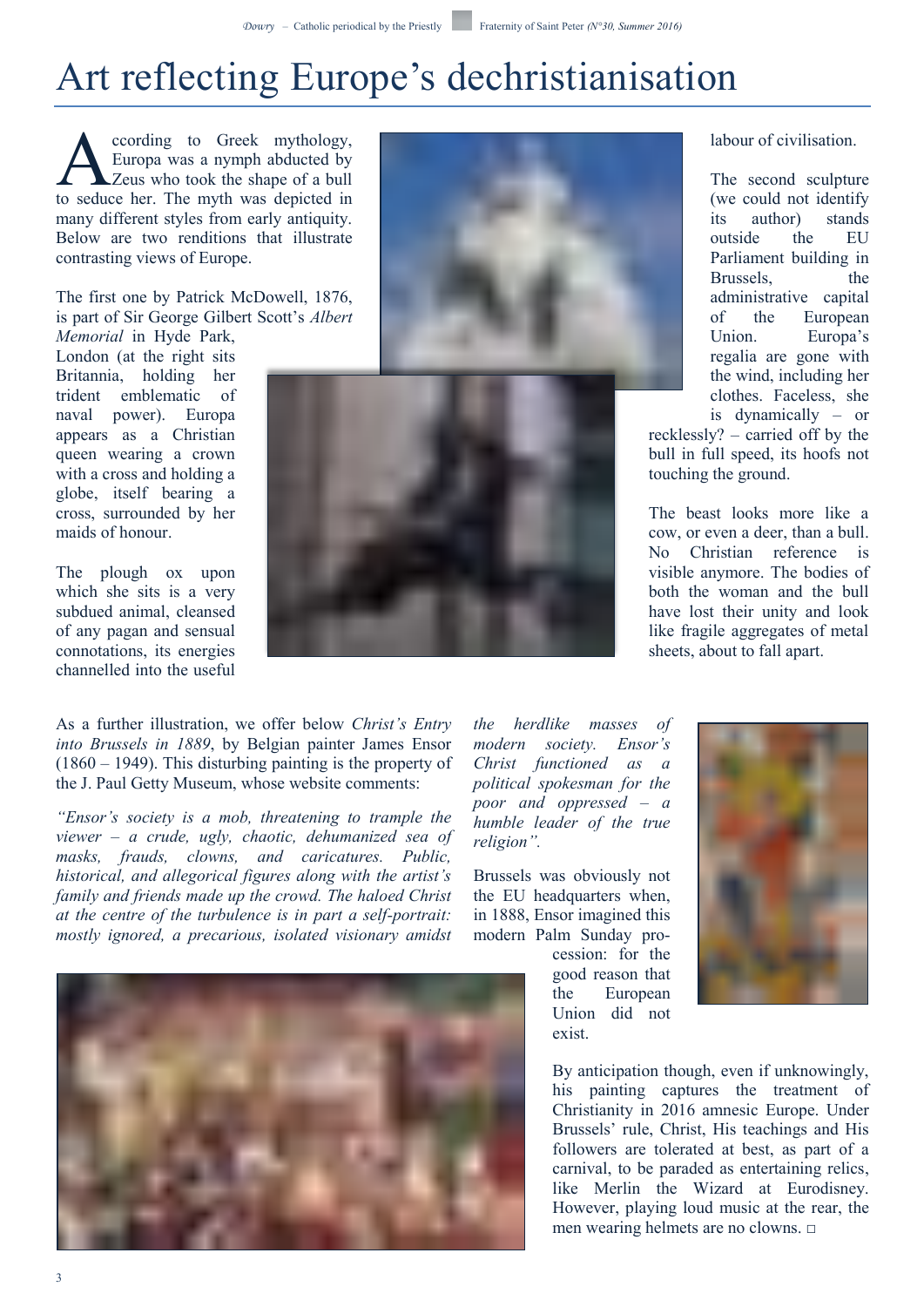### Is Europe dying, mutating or resurrecting?

*A prophetic essay written by Joseph Cardinal Ratzinger, published in* Avvenire *on 14th May 2004.* 

he optimism as regards the victory of the European element, which Arnold Toynbee  $\mathsf{\Sigma}$  was still able to uphold at the beginning of **66 The optimism as regards the victory of the European element, which Arnold Toynbee was still able to uphold at the beginning of the sixties, looks strangely outdated today. "Of the 28** cultures we have identified … 18 are dead and nine out of the ten remaining—in fact all except our own—show that they are already mortally wounded." Who would still repeat these words today? And in general, what is our culture, what's left of it? Is the civilization of technique and commerce spread victoriously throughout the world actually European culture? Or was this not perhaps rather born, in a post-European way, from the end of the ancient European cultures?

already living off those who would dissolve it, since it had no more vital energy.

With this point we have reached the problems of the present day. As regards the possible future of Europe, there are two opposite diagnoses. On one hand there is the thesis of Oswald Spengler, who believed he could define a kind of natural law for the great cultural expressions: there is a moment of birth, the gradual growth, the flourishing of a culture, then the on-come of weariness, old age and death. Spengler embroiders his thesis impressively, with documentation taken from the history of cultures, in which this law of natural evolution can be discerned. His thesis was that the West had

I see here a paradoxical synchrony. The victory of the techno-secular post-European world; with the universalisation of its model of life and of its way of thinking, is linked throughout the world, but especially in the strictly non-European worlds of Asia and Africa, to the impression that Europe's world of values, its culture and its faith, that on which its identity is based, has reached the end and has actually already left the stage, that now the hour of



other worlds' values has arrived, of pre-Colombian America, of Islam, of Asian mysticism.

Europe, precisely in this its hour of maximum success, seems to have become empty inside, paralyzed in a certain sense by a crisis in its circulatory system, a crisis that puts its life at risk, resorting, as it were, to transplants that cannot but eliminate its identity. To this interior failure of its fundamental spiritual powers corresponds the fact that, even ethnically, Europe appears to be on the way out.

There is a strange lack of desire for a future. Children, who are the future, are seen as a threat for the present; the idea is that they take something away from our life. They are not felt as a hope, but rather as a limitation of the present. We are forced to make comparisons with the Roman Empire at the time of its decline: it still worked as a great historical framework, but in practice it was

reached its final epoch, which is moving inexorably towards the death of this cultural continent, despite all efforts to avert it. (…)

This thesis, labelled as biologistic, found ardent opponents in the period between the two world wars, especially in Catholic circles. Arnold Toynbee, too, reacted against it in a striking way, with postulates that, of course, today find little hearing. Toynbee points out the difference between material-technical progress on one hand and real progress on the other, which he defines as spiritualization. He admits that the West—the western world—is in crisis, and he sees the cause for this in the decline from religion to the worship of technique, of nation, of militarism. Ultimately, for him, the crisis means secularism.

If we know the causes of the crisis, then we can find a way to cure it: the religious factor has to be reintroduced. In his view, part of this is "the religious heritage of all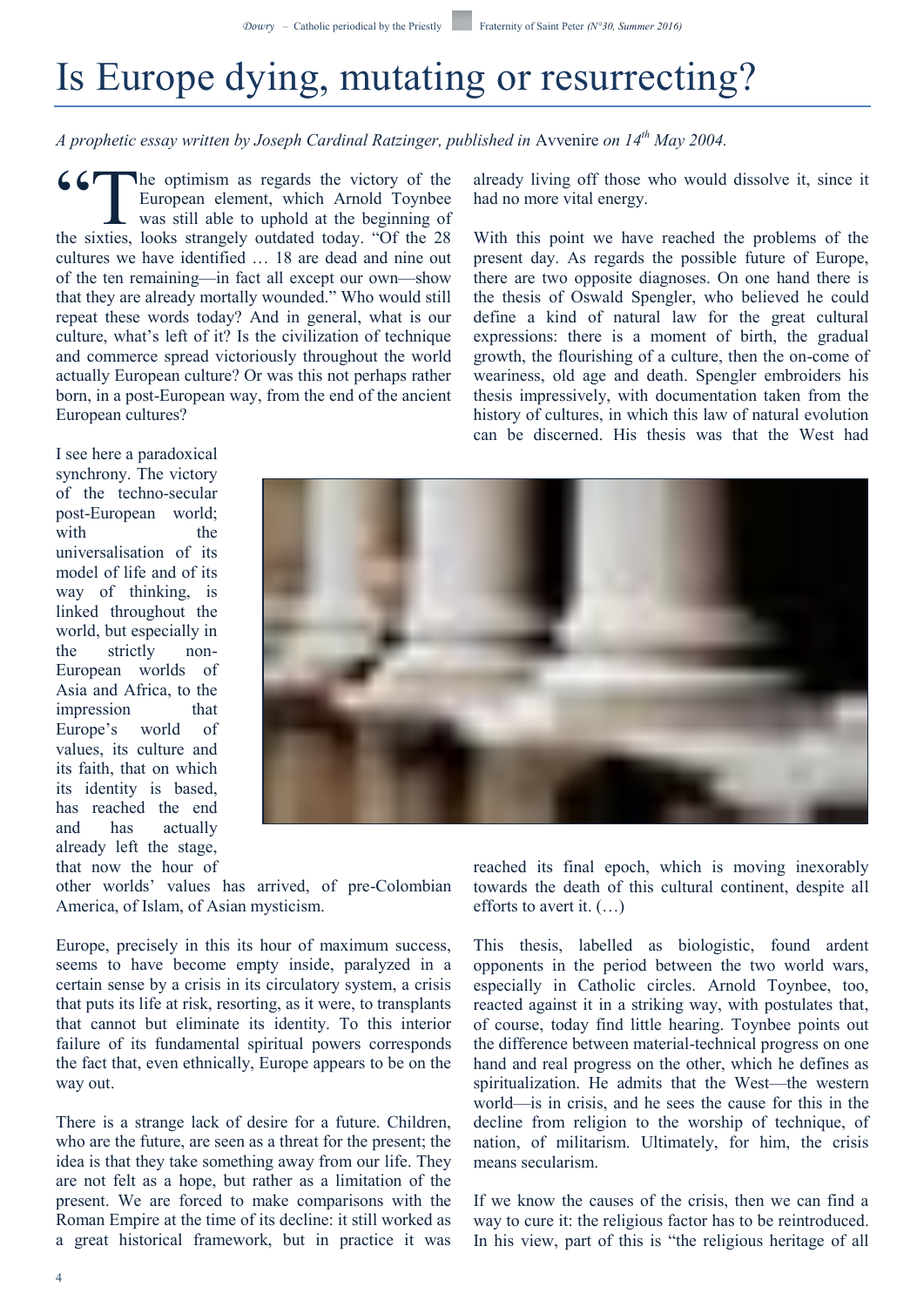cultures, but especially what is left of western Christianity". He opposes the biologistic vision with a voluntaristic vision, which rests on the power of creative minorities and on exceptional individual personalities.

So the question is: is this diagnosis correct? And if so, is it within our power to reintroduce the



that cannot be manipulated by anyone is the real, true guarantee of our freedom and of man's greatness; Christian faith sees in this the mystery of the Creator and of the condition of the image of God that He conferred upon man.

religious moment, in a synthesis of residual Christianity and mankind's religious heritage? In the end, the question between Spengler and Toynbee remains open, because we cannot see into the future. But independently of that, we must face up to the task of asking ourselves what the future can guarantee us, and what is able to keep alive the interior identity of Europe through all the historical metamorphoses. Or even more simply, what promises, for today and tomorrow, too, to impart human dignity and an existence that conforms to that dignity? (...)

Thus we are faced with the question: how are things to go ahead? In the violent turbulence of our time, is there a European identity that has a future and for which we can commit ourselves with our whole being? I am not prepared to enter into a detailed discussion on the future European Constitution. I would just like to indicate briefly the fundamental moral elements, which to my mind should not be missing.

The first element is the "unconditionality" with which human dignity and human rights must be presented as values that precede any jurisdiction on the part of the state. These basic rights are not created by the legislator, nor conferred on the citizens, "but rather exist in their Now, almost no one these days would directly deny the precedence of human dignity and basic human rights over all political decisions; the horrors of Nazism and its racist theories are still too recent. But in the concrete sphere of the so-called progress of medicine there are very real threats to these values: whether we think of cloning, or of the conservation of human foetuses for organ donation, or of the whole field of genetic manipulation—no one can ignore the gradual erosion of human dignity that threatens us here. Added to this are the growth in the traffic of human persons, of new forms of slavery, trafficking in human organs for transplant. Good ends are always adopted in order to justify what is unjustifiable. In these sectors there are some hard and fast rules in the Charter of basic human rights we can be happy with, but on some important points it is still too vague. And it is precisely here that we jeopardize the seriousness of the principle at stake.

The second point in which the European identity appears is marriage and the family. Monogamous marriage, as the basic structure of the relationship between man and woman and, at the same time, as the cell of the formation of the state community, is derived from biblical faith. This has given Western Europe as well as Eastern Europe, its own particular face and its own particular

own right, are always to be respected by the legislator, are given previously to him as values of a superior order." This validity of human dignity, previous to every political action and to every political decision, refers back ultimately to the Creator: only He can establish values that are founded on the essence of man and that are intangible. That there be values



humanity, precisely because the form of fidelity and self-denial set out here had always to be conquered, over and over again, with much effort and suffering. Europe would no longer be Europe if this fundamental cell of its social structure were to disappear or be essentially changed. The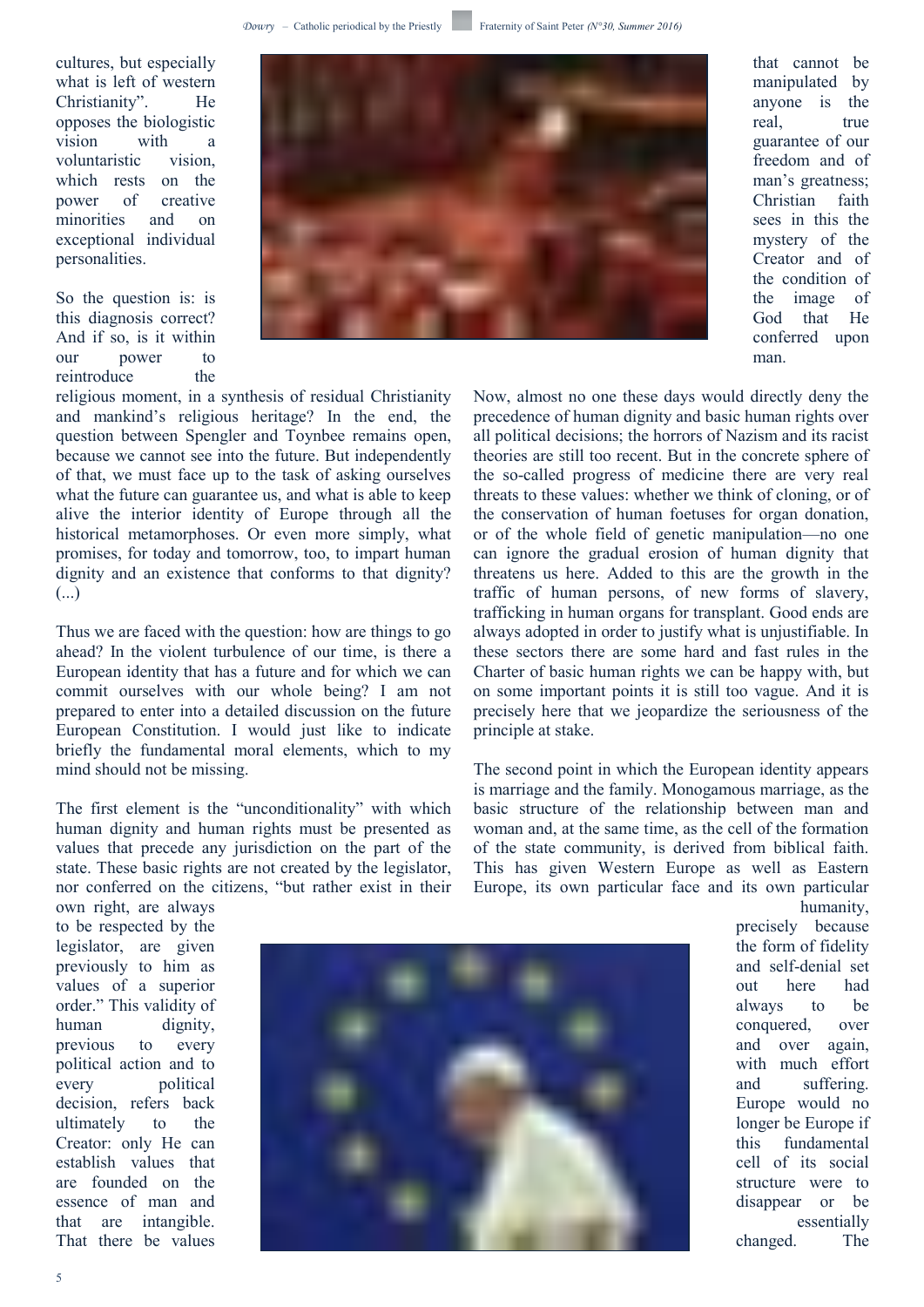Charter of Fundamental Rights speaks of the right to marriage, but does not express any specific protection for marriage—either juridical or moral—nor give it a more precise definition. And we all know how threatened marriage and the family are at present—on one hand by

eroding their indissolubility through easier forms of divorce, and on the other hand by means of a new and more and more widespread lifestyle, the cohabitation of man and woman without the juridical form of marriage.

In stark contrast to all this is the request for communion of life between homosexuals, who paradoxically now demand a juridical form having the same value as marriage. This tendency marks a departure from the system of mankind's moral history, which, notwithstanding all the diverse juridical forms of marriage, always recognized that marriage is, in its essence, the particular communion of man

and woman that is open to children and thus to the

family. This is not a question of discrimination, but rather the question of what the human person is, as man and woman, and of how the togetherness of man and woman can be given a juridical form. If on one hand their togetherness is more and more detached from juridical forms, and on the other hand, homosexual union is seen more and more as having the same value as marriage, then we are before a dissolution of man's image that can have only extremely grave consequences.

My last point is the religious question. I do not want to enter into the complex discussions of recent years, but to focus on only one aspect that is fundamental for all cultures: respect for what the other holds sacred, and in particular respect for the sacred in the highest sense, for

God, something that we can legitimately suppose to find even in one who is not disposed to believe in God. Wherever this respect is denied, something essential in a society is lost. In our present-day society, thank God, whoever dishonours the faith of Israel, its image of God

or its great personalities, is fined. Whoever scorns the Koran and the basic convictions of Islam is fined, too. Instead, with regard to Christ and to what is sacred for Christians, freedom of opinion seems to be the supreme good, and to limit this would seem to threaten or even destroy tolerance and freedom in general. Freedom of opinion, though, finds its limit in this, that it cannot destroy the honour and the



dignity of the other; it is not freedom to lie or to destroy human rights.

The West reveals here a hatred of itself, which is strange and can be only considered pathological; the West is laudably trying to open itself, full of understanding, to external values, but it no longer loves itself; in its own history, it now sees only what is deplorable and destructive, while it is no longer able to perceive what is great and pure." □

(Pictures: Cardinal Ratzinger in Rome; Popes John-Paul II and Francis at the European Parliament in Strasbourg on 10<sup>th</sup> October 1988 and  $25<sup>th</sup>$  November 2014 respectively; Map of the Christianisation of Europe)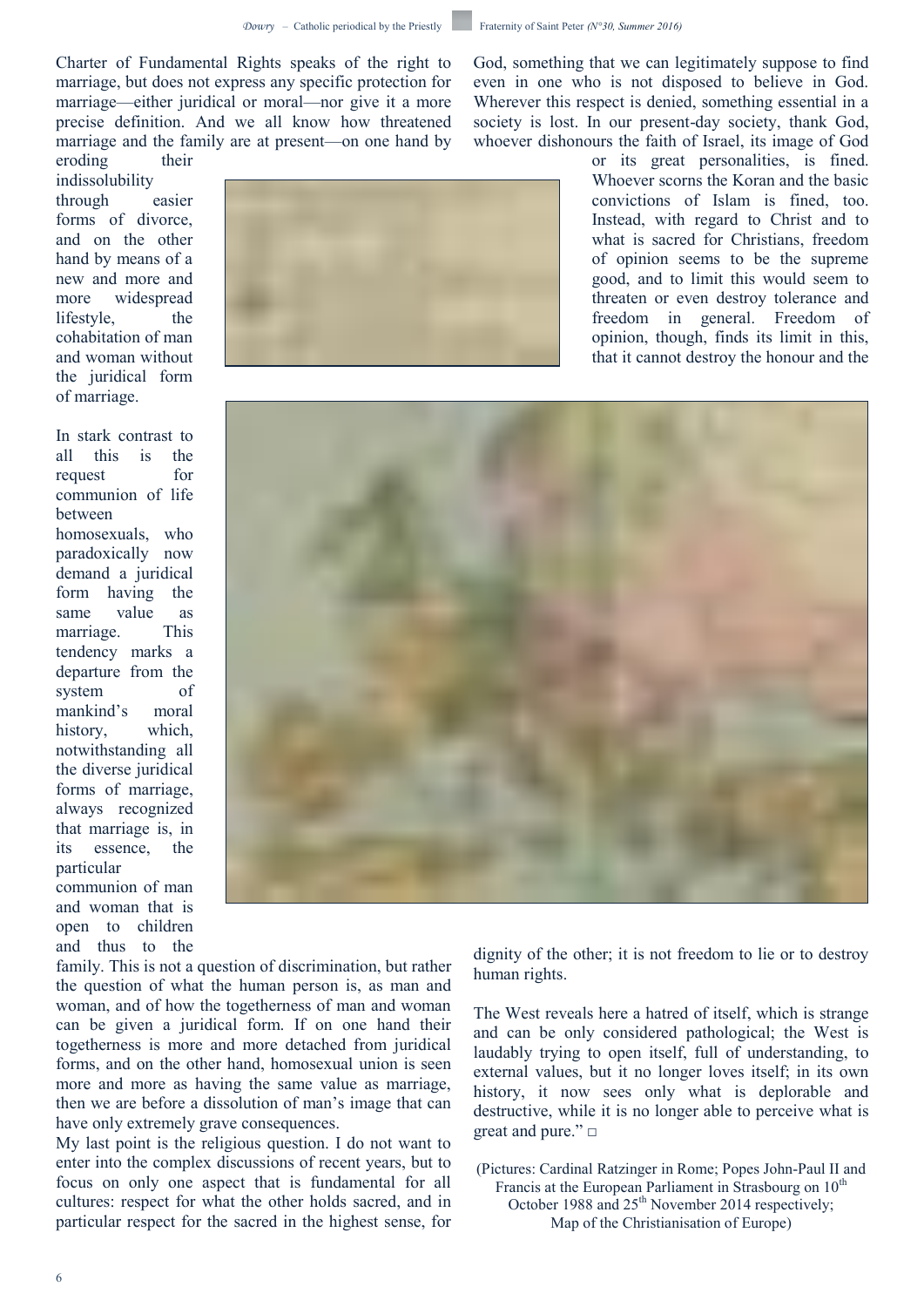### Visit of Bishop Athanasius Schneider

*By Marcus Williams, FSSP* 

n February, Bishop Athanasius Schneider came to England and we had the honour of welcoming him here at St Mary's Priory where he stayed for several days. On Thursday 25<sup>th</sup> February, we had planned our first Clergy event at Warrington. For the occasion, Bishop Schneider led a Holy Hour of Eucharistic Adoration for clergy at St Mary's Shrine (while Fr de Malleray heard confessions) and then gave a spiritual conference in our church. Participants – 20 in total – included priests and deacons from the Archdiocese of Liverpool and the dioceses of Salford and Shrewsbury. The theme of His Lordship's conference was "the priest as a minister of the truth." The talk was followed by a I<br>days

questions and answers session and a fraternal gathering at which the clergy were able to meet His Lordship. As it was a feast day, the feast of Apostle St Mathias, we were able to lift the Lenten austerities.

On Sunday 28<sup>th</sup> February, Bishop Schneider celebrated a Pontifical Low Mass at St Mary's with music executed by our choir and sung under the talented direction of Michael Wynne, our Director of Music. The programme that Sunday included Elgar's *Ecce* 



*Sacerdos*, Lotti's *Crucifixus*, Déodat de Séverac's *Tantum Ergo*, Byrd's *Ave Verum*, Allegri's *Miserere* and Grieg's *Ave Maris Stella*. His Lordship was particularly impressed by the choir and asked to meet and congratulate our Director of Music for the excellent quality of the singing.

Pontifical Low Mass was followed by a reception attended by many of our faithful from Warrington, but also by numerous friends having travelled from further afield. His Lordship was visibly happy to meet and talk to everyone and was pleased to see many children at St Mary's.

After the reception, His Lordship gave a fascinating talk on "the Christian faith and martyrdom." Having been brought up in the Soviet Union, Bishop Schneider knows just what martyrdom means. His parents were ethnic Germans from Ukraine and were sent by Stalin to gulags in the Ural Mountains after the Second World War. They

travelled to the Kirghiz SSR after being released from the camps.

Bishop Schneider was born in Tokmok, Kirghiz SSR. In 1973, shortly after making his first Holy Communion from the hand of Blessed Oleksa Zaryckyj, priest and martyr, he left with his family for Germany. He joined the Canons Regular of the Holy Cross of Coimbra as a young man and was ordained a priest in 1990, earning a doctorate in Patristics, a discipline he taught at *Mary Mother of the Church Seminary* in Karaganda.

On  $2<sup>nd</sup>$  June 2006 he was appointed Auxiliary Bishop of Karaganda and was consecrated Bishop by Angelo

> Cardinal Sodano at St Peter's in Rome. In 2011 he was transferred to the Archdiocese of Astana, where he currently serves as Auxiliary Bishop. He is the Secretary of the Bishops' Conference of Kazakhstan. In 2012 Bishop Schneider managed to build a superb landmark cathedral in Karaganda. The area which was once the administrative centre of the Soviet Union's infamous Gulag Archipelago can now boast a magnificent cathedral, consecrated to Our Lady of Fatima.

In 2010 Bishop Schneider published the now famous book *Dominus Est! - It is the Lord!* He began working on the book after Benedict XVI encouraged him to write on the traditional manner of receiving Holy Communion. The book contains a great deal of historical material on the theme of Eucharistic piety, from key periods in Church history. Drawing from his historical research, Bishop Schneider's book convincingly argues for a restoration of the traditional reception of Holy Communion kneeling and on the tongue.

His book ends with the words: "The Sacred Host is not some *thing*, but some *One*. 'He is there', was the way St John Mary Vianney synthesised the Eucharistic Mystery. Therefore, we are involved with nothing other than, and no one less great than, the Lord Himself: *Dominus est!* (It is the Lord!)".

Bishop Schneider's books can be purchased via *Catholic Voice*, the good Catholic newspaper which sponsored His Lordship's latest tour: www.catholicvoice.ie. □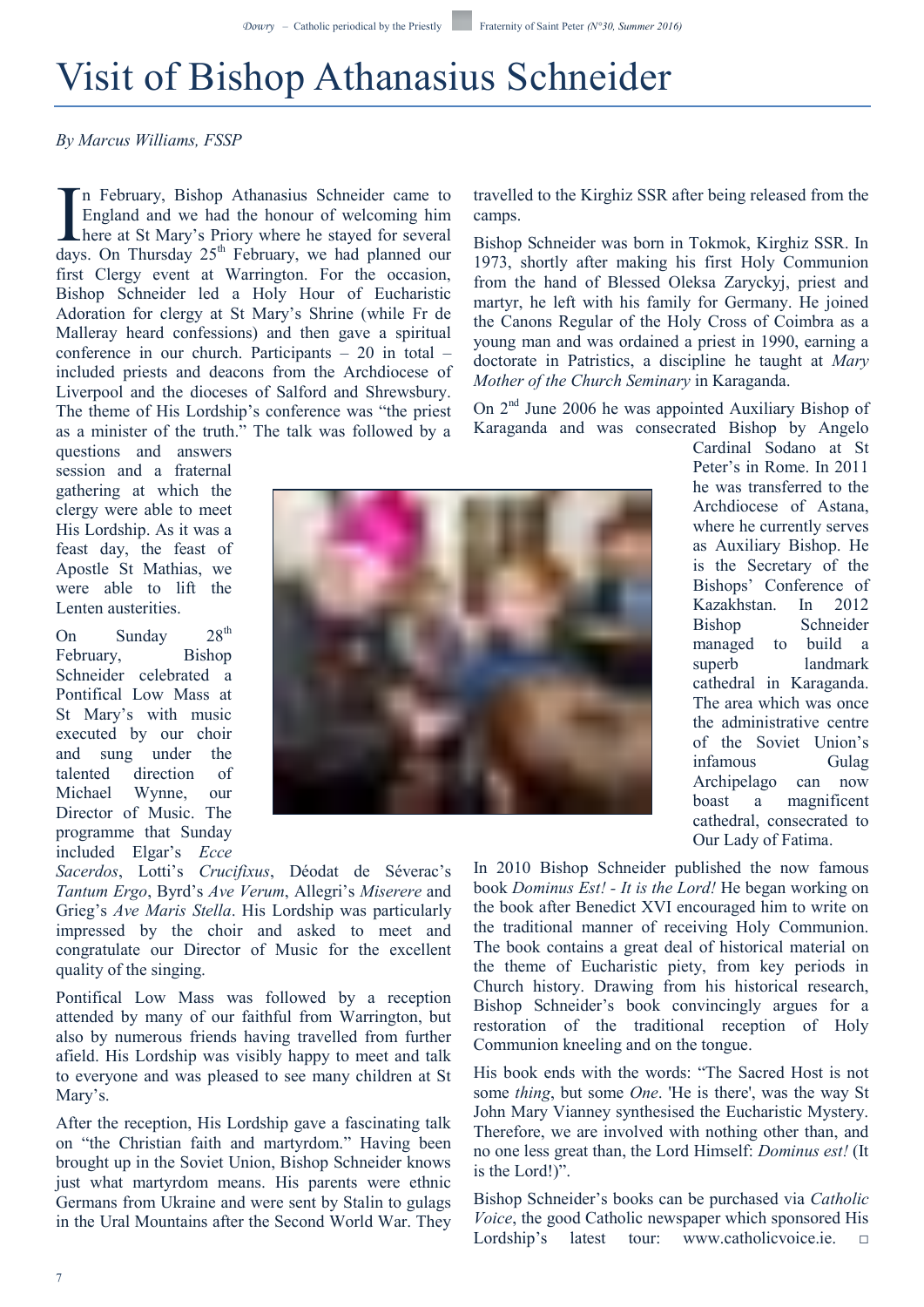### Life is Stronger than Death

*Deacon James Mawdsley, FSSP reports on the SPUC Youth Conference he attended with Fr Armand de Malleray, FSSP at High Leigh in Hertfordshire* 

he Youth Conference of the *Society for the Protection of Unborn*  **Children** Society for the *Protection of Unborn*<br> *Children* (SPUC) rolled out this  $11^{th}$ -13<sup>th</sup> March with a prayerful sense of energy and focus. Even though the choice for Life is as old as Moses, still the conference felt like something new. While the culture of death reaches new depths of depravity and technological cruelty, so the pro-Life movement stretches itself out like a growing child, confidently enjoying the experience of being alive, of developing.



The conference's first speaker, **Obianuju Ekeocha**, exposed how the West is imposing abortion on Africa, describing this as a new colonisation. Abortion is an evil against African culture and against human nature. Motivated by a thirst for justice, Obianuju is Foundress and President of *Culture of Life* Africa.

**Clare McCullough** described the help the *Good Counsel Network* offers to pregnant women unsure about abortion. Sometimes the father of the child accompanies the mother. Clare described three broad categories of such men. A few embrace their fatherhood, being clear that they want to support new life. A larger group, 20- 30%, are aggressively adamant that an abortion should take place. But the largest group say they will "support whichever choice their partner makes". This gutless answer is a rejection of responsibility. The mother senses that whatever course she chooses, she can be forever blamed when difficulties arise. "Imagine a man", Clare

asked, "saying to the mother of his two-year-old child: If you love and feed him, then I am there for you. But if you want him taken outside to have his head crushed with a rock, then I am fully supportive of this choice too." Such a man is not acting as a father. Nor is it different while their child is still in the womb.

Without endorsing all its conclusions, Clare quoted a thought-provoking research from 1998: *Abortion: The* 

carrying the child to term is that her life will be "over." This is because many young women of today have developed a self-identity that simply does not include being a mother. It may include going through college, getting a degree, obtaining a good job, even getting married someday; but the sudden intrusion of motherhood is perceived as a complete loss of control over their present and future selves. It shatters their sense of who they are and will become, and thereby paralyzes their ability to think more rationally or realistically.

Unplanned motherhood, according to the study, represents a threat so great to modern women that it is perceived as equivalent to a "death of self." While the woman may rationally understand this is not her own literal death, her emotional, subconscious reaction to

motherhood, adoption, and abortion.

*Least Of Three Evils – Understanding the Psychological Dynamics of How Women Feel About Abortion*. Despite being nearly two decades old, this study can still help understand "why the traditional approach has had so little effect, and what can be

done to change things."

The report suggests that women do not see any "good" resulting from an unplanned pregnancy. Instead they must weigh what they perceive as three "evils", namely,

When these women evaluate the abortion decision, therefore, they do not, as a pro-lifer might, formulate the problem with the radically distinct options of either "I



must endure an embarrassing pregnancy" or "I must destroy the life of an innocent child." Instead, their perception of the choice is either "my life is over" or "the life of this new child is over." Given this perspective, the choice of abortion becomes one of selfpreservation, a much more defensible position, both to the woman deciding to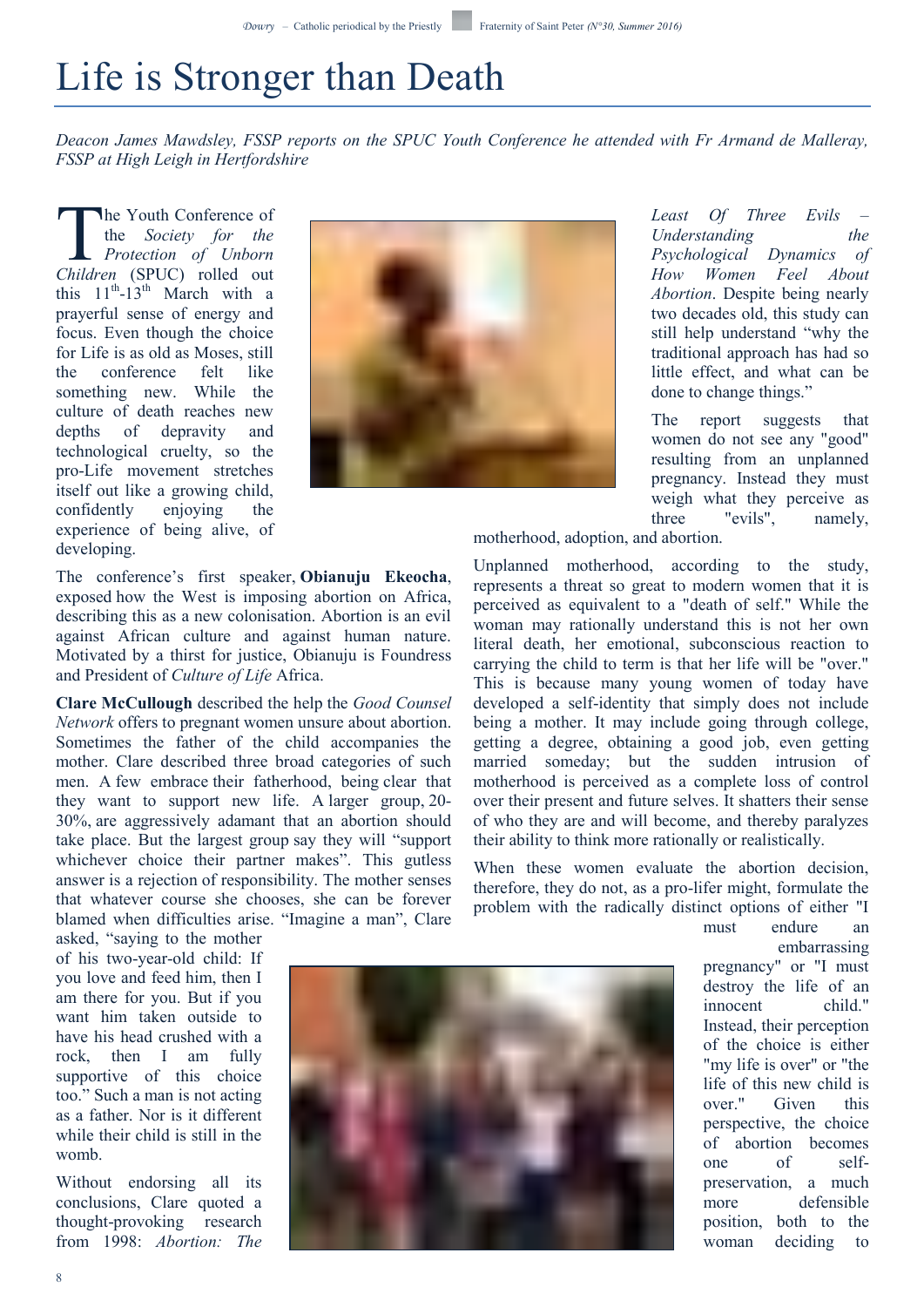abort and to those supporting her decision.

Even those women who are likely to choose life rather than abortion do so not because they better understand foetology or have a greater love for children, but because they have a broader and less fragile sense of self, and they can better incorporate motherhood into their selfidentity.

Adoption, unfortunately, is seen as the most "evil" of the three options, as it is perceived as a kind of double death. First, the death of self, as the

woman would have to accept motherhood by carrying the baby to term. Further, not only would the woman be a mother, but she would perceive herself as a bad mother, one who gave her own child away to strangers. The second death is the death of the child "through abandonment." A woman worries about the chance of her child being abused. She is further haunted by the uncertainty of the child's future, and about the possibility of the child returning to intrude on her own life many years later. Basically, a woman desperately wants a sense of resolution to her crisis, and in her mind, adoption leaves the situation the most unresolved, with uncertainty and guilt as far as she can see for both herself and her child. As much as we might like to see the slogan "Adoption, Not Abortion" embraced by women, this study suggests that in pitting adoption against abortion, adoption will be the hands-down loser (cf *Abortion, A Failure to Communicate* by Paul Swope, via www.firstthings.com).

Visit: www.goodcounselnet.co.uk

**Catherine MacMillan** gave a profound personal testimony, observing: "Love is hard. It is easy to walk away..." In difficulty, Catherine chose life for her unborn baby girl Sara, diagnosed with serious brain abnormalities. After bringing joy to many, little Sara died on 5th January this year. Having resisted pressure from medical professions to abort Sara due to disabilities,

having chosen love instead, her mother Catherine says: "The pain which I am now experiencing, and will always experience, is worth it."

**Gabriele Kuby** explained the rise of Genderism as a totalitarian ideology. The '68 rebellion, strong in Germany, set itself particular goals, including:



to destroy respect for legitimate authority so it automatically be regarded as oppressive.

sexual emancipation, blind to the evidence that civilisation and culture advance in proportion to due restraints being observed on sexual behaviour. The Christian teaching of virginity before marriage and monogamy as marriage are foundational to the rise of Christendom, Europe and the West.

the sexualisation of children, so that today in

German Kindergartens children are being forced into sexual role-playing and in other European schools teenagers are pressured into cross-dressing.

Gabriele asked: "How is it that the individuals who promote such wrong-headed ideologies are so favoured and promoted by the powerful of this world?" One thinks of Satan offering worldly dominion in exchange for worshipping him. We recommend reading Gabriele Kuby's eye-opening book: *The Global Sexual Revolution: Destruction of Freedom in the Name of Freedom*.

**Bobby Schindler**, the brother of Terri Schiavo, spoke of how his sister was starved and dehydrated to death in 2005 by the advocates of euthanasia. When Terri's family went to visit her in her last two weeks, they saw the agony she suffered in this cruel death. Armed police officers were present to arrest them if at any moment they attempted to give Terri water or nutrition. Even if they sought to apply lip gloss as relief to her dried and cracked lips they would have been arrested on the spot. If this sounds incredible, that is because it is senseless. Yet it really happened and continues to happen in countless cases today, as documented by the *Terri Schiavo Life & Hope Network*.

The remarkably peaceful atmosphere of the SPUC Conference, pregnant with hope, is undoubtedly linked with the chaste behaviour of participants and their modest

> dress, in contrast with what media tell us about youth lifestyle. This healthy and joyful atmosphere precluded unhelpful tensions, so the abundant energy was focussed on life.

For follow-up, please consider coming to the *March for Life* on  $14<sup>th</sup>$  May and SPUC's  $50<sup>th</sup>$ anniversary National<br>Conference this  $23^{\text{rd}} - 25^{\text{th}}$ Conference this September. □

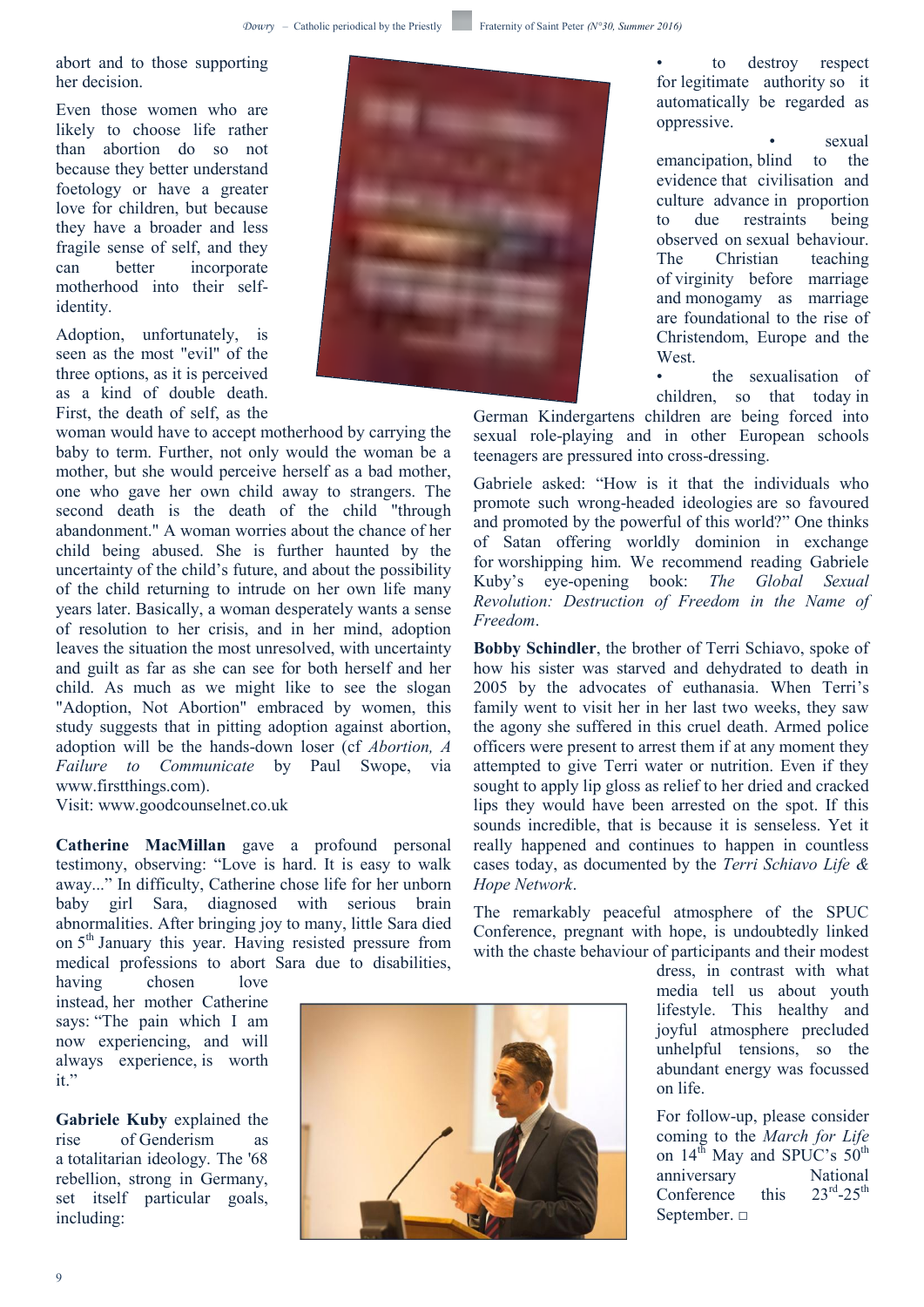## Dear Lord, what did *I* do for Your future priests?

*By Fr Armand de Malleray, FSSP, General Chaplain of the* Confraternity of St Peter*, the 5000-strong international prayer network for priestly vocations* 

hen the apostles asked Jesus how one could possibly feed the W Jesus how one could<br>possibly feed the<br>multitude who had followed Him into a desert place, He made it clear that they should be involved: "Give *you* them to eat!" (Mt 14:16). Jesus could have made bread appear directly inside the bag of each man, in the basket of each family, but He wanted his apostles to collaborate with divine grace.

Similarly, when the wine ran out at Cana, the Lord did not instantaneously fill the cups of those at table. Instead, He resorted to intermediaries: "Jesus told *the servants*, 'Fill the jars with water'. So they filled them to the brim. 'Now draw some out', He said" (John 2: 7- 8).

Jesus wants intermediaries. As

God the Son made Man, He is *the* Intermediary – the Mediator – between mankind and the Holy Trinity. We are called to imitate Him. The closer we come to Jesus,

the better intermediaries He makes us between His Heart and the needs of our brethren. Praying is mediating. But what to pray for?

Specifically, the Lord wants every soul to ask His Father for priests as His associate mediators: "The harvest indeed is great, but the labourers are few. Pray ye therefore the Lord of the harvest, that he send labourers into his harvest" (Luke 10:2). Note that it is not a suggestion. It is a command. We must obey it. It is God's holy will, and our fulfilment. At our judgement, we will be asked: "What did *you* do for priestly vocations?"

Better answer this question now, while we have time to improve. In modern Europe in particular, this command from the Lord is



Him, His call to us while death and amalgamation close upon His once vibrant parishes is... heartbreaking: "Pray ye therefore the Lord of the harvest, that he send



When a large diocese in the North of England announces the closure of half its parishes; when another in Wales wants to shut one third down; when amalgamation of parishes and priests' obituaries have become the most frequent Church news – then the Sovereign High Priest's command to His people sounds even more passionate: "Pray ye!"... Can we hear Him? He sounds more ardent: "Pray ye the Lord of the harvest!"... Are we listening to Him? Like at Gethsemane, when He asked His apostles to watch and pray with

particularly urgent.

labourers into his harvest!" (Luke 10:2).

A recent headline deplored that for the first time in its history, the Archdiocese of Westminster might have not one single new seminarian entering this year. How tragic! But please don't say that traditional orders are doing better. We are not. Although we give thanks for every man God sends to our seminaries, those of us working in the field will reach old age before you and we realise, and then what? Don't say that ten seminarians from England and Wales training for our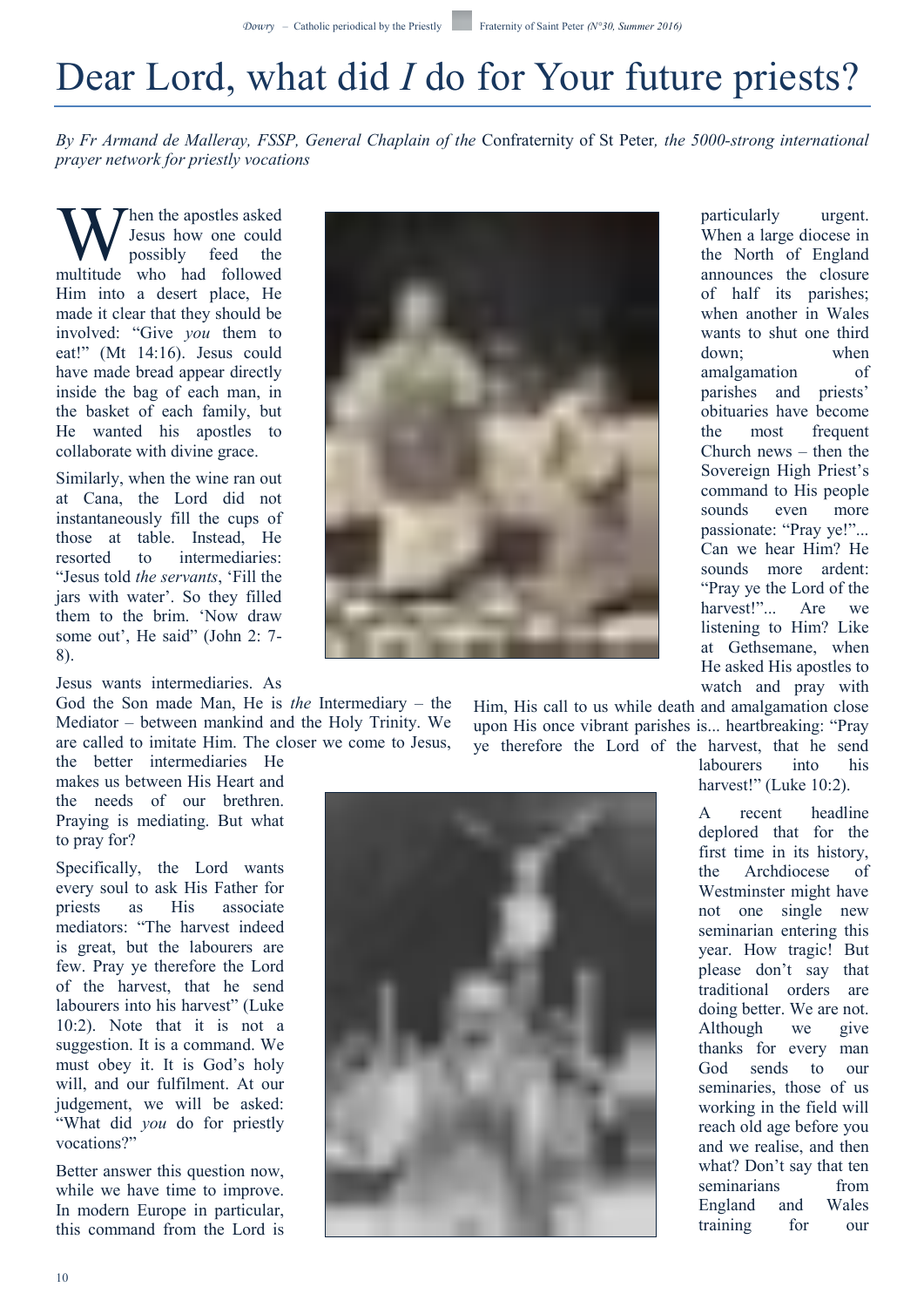Fraternity will make much difference.

First of all, we lost one who peacefully discerned after three months that he should return to the world. That leaves nine. In two months we will lose another – when he becomes a priest, thank God. That leaves eight. And despite a large attendance of ten at our Vocation Weekend last January, no Britton has applied so far to join this autumn. Furthermore, we are spread rather thin: one priest in Edinburgh, two in Berkshire and one in Cheshire. Don't you



wish there were fifty of us across the country? Or five hundred? Please don't smile, since the Lord wants it. We are a *priestly* fraternity. We train priests. But fellow priests are currently dying by the hundred and very, very few new priests are ordained. Together, we must aim high and wide. God wants it.

Please don't say that a shrinking Catholic population actually increases the ratio of clergy per Catholic. Ratio? God, Who loved each soul individually even before

creating it, will not have statistics. Or else, He will bring against us this one from the Office for National Statistics who counted 64,596,800 souls living in Britain in 2014. Which one was not created by the triune God? What is her name? Which one is not called to Him through the merits of His Son's Passion? What is his address? None who does not belong. To all, Catholic liberation is destined.

How many priests are needed then to share with those 56 million souls (if considering only England & Wales) the Good News of Salvation in Christ and His Holy Church? How many? There are currently five

thousand priests in England & Wales, aged well above sixty on average. If we like ratios, that makes over 11,000 souls per priest, or thirty new souls to assist each day over the whole year – with no day off!

And yet: "Woe unto me if I preach not the gospel" (1 Cor 9-16). So, what can we do? First, we your priests give sessions of vocational discernment, we preach about the necessity of the sacred priesthood, we reach out to young adults to support them on the path of virtue – but if it



were enough, clearly we would have thirty Britons ordained each year. We have one.

Second then, so that we might do more and better: pray for your priests to become more sacrificial. This I write with trembling, because I know that the Lord will hear you and will take away from us created goods we think we need, such as good health, esteem or affection. But in return, these losses will bring spiritual freedom and apostolic fecundity.

Third, add your prayers for vocations to ours. Please, do help us. The Lord will ask you, like us: "What did *you* do for priestly vocations?" So my friends, pray for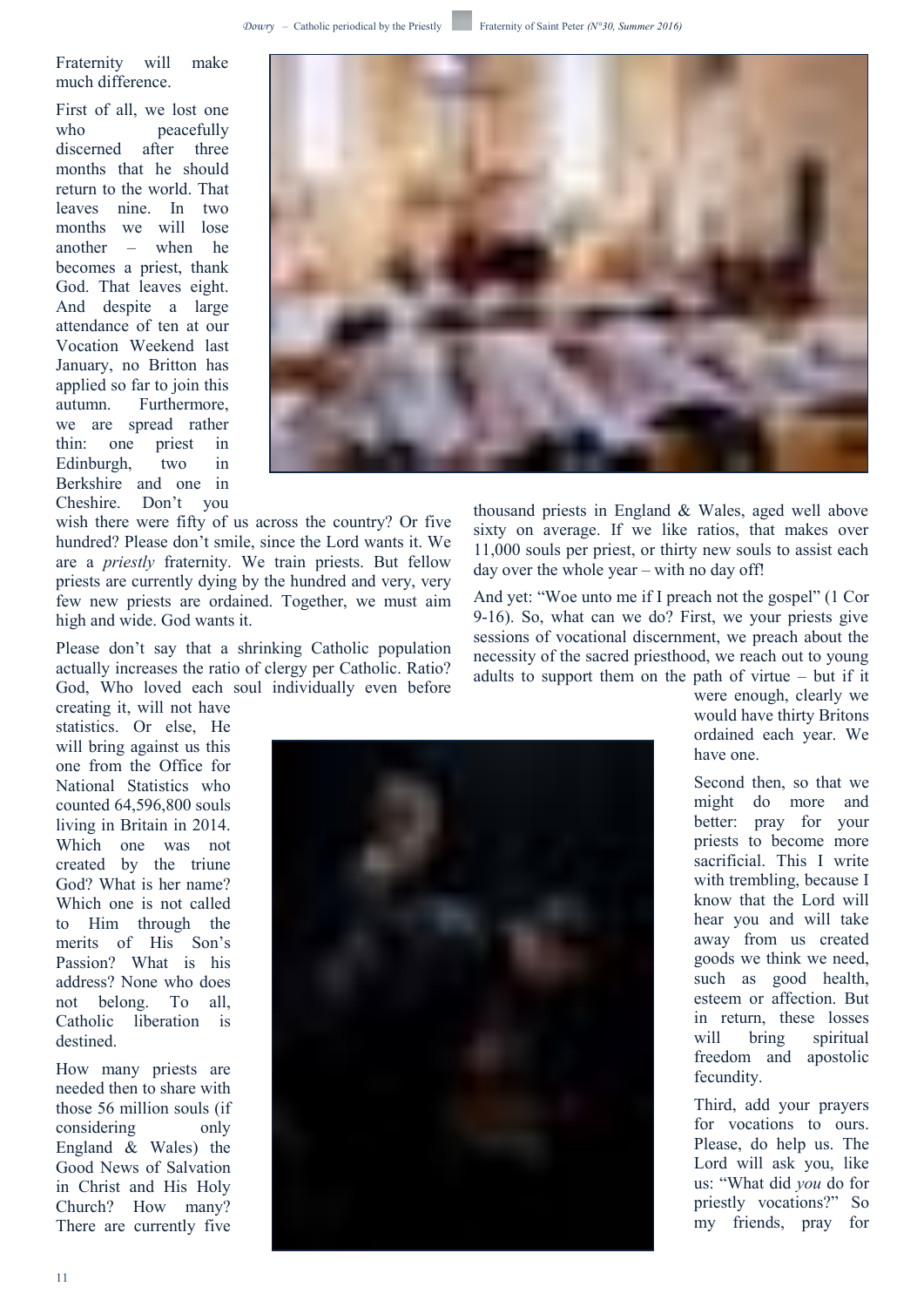priestly vocations! Pray daily for priestly vocations! Pray daily and ardently for priestly vocations! Only Christ was born Priest. We became priests later on. First we were babies, boys, lay students and young professionals. Before we are made your fathers in Christ at the hands of

the Bishops, we are your classmates; we are your brothers; we are your sons. Will you let the world, the flesh and the devil silence God's calling in the souls of so many young men? Will you let the divine calling be contravened and even aborted?

St John Bosco, the great friend of the young, said that one young man out of three – one out of three! – was called by God to the altar. His times were not better than ours, with freemasonry triumphing against the Church in the

Kingdom of Piedmont; its allegedly Catholic sovereign stealing the Pontifical States from the Vicar of Christ; workers losing their religion as a consequence of the industrial revolution; families being destroyed by alcohol and prostitution, and youths exposed to every vice. And yet, or consequently: "one man out of three to the altar", so that "where sin abounded, grace did more abound" (Rom 5:20).

But, perhaps you wonder: what can we offer when we feel so weak, so distracted, so mediocre? Wait! You have a lot to give indeed! You are fabulously richer than you

think, if you remember to offer up your sufferings for priestly vocations (and give thanks for your joys as well). In Lisieux, when tuberculosis had brought her life nearly to its end, Little Saint Therese was found walking in the cloister with great pain. When asked why she was not in her bed at the infirmary, she smiled: "I walk... for a missionary".

If you are lonely then, offer this empty dining room for priestly





pastor who will feed you and your loved ones with God's consolations. In all such cases, God will receive the merit of your loving acceptation and will apply it according to your will, to grant strength to this young man discerning a priestly vocation; or perseverance to that other, that he

may not doubt and fall.

Such is the communion of saints! Such is the amazing currency in force throughout Christ's mystical Body, His Holy Church! And at judgment – if not sooner – you will see the faces of those priests you will have helped beget to God's grace. And in heaven – if not sooner – they will embrace you, these countless souls whom God will have rescued through your priest: they are your spiritual grandchildren.

"Pray ye therefore the Lord of the harvest, that he send

labourers into his harvest!" (Luke 10:2). Practically, you may wish adequate support to fulfil your heavenly call to prayer for priestly vocations. Like five thousand Catholics in the past nine years, you could join this growing international prayer network to foster priestly vocations: the Confraternity of Saint Peter (please note, this is *not* the Priestly Fraternity of St Peter). Take a look at the flyer inserted in this magazine. The commitments are light and cancellable at will. Also, you may visit www.fssp.org/en/confraternite.htm. Among other graces granted you, your own intentions will be included in

> thirteen Holy Masses offered daily on behalf of the Confraternity, and in the daily prayers of our 421 priests and seminarians.

> Dear friend, the Vicar of Christ echoes the command of his divine Master: "Urgent prayer, Christian penance and a constantly more intensive training of the faithful [...] will show forth the need, the nature and the importance of the priestly vocation" (cf *Optatam*  Totius, 28<sup>th</sup> October 1965,

#### Bl. Pope Paul VI).

At the hour of your death, may the Immaculate Mother of the Sovereign High Priest obtain for you the assistance of a good priest, after you will have prayed often: "O Lord, grant us priests! O Lord, grant us holy priests! O Lord, grant us many holy priests!"  $\square$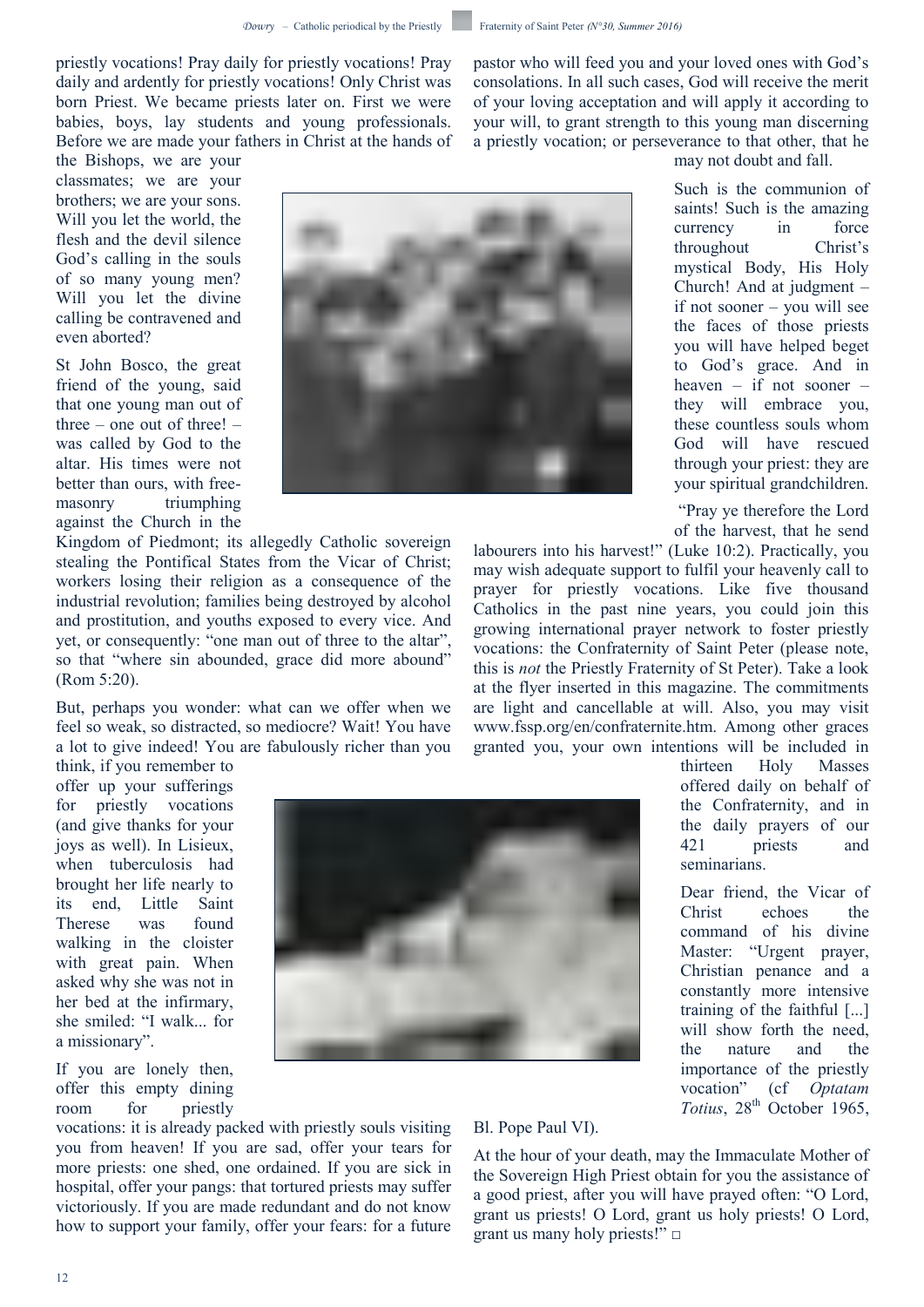### Ongoing Ministry



#### **In the South**

2016 has thus far proven to be a busy year for the priests of the FSSP's Reading apostolate. In Epiphanytide, as is our custom, we undertook our rounds of several dozen home blessings, from as far north as Bedford, to South London, and even to the foothills of the Wicklow mountains in Ireland! Outside of the regular schedule of activities based here in Reading and the Masses and

support we offer through our apostolate in the Diocese of Northampton, monthly trips to Cork and Wexford remain a feature in our lives, as we try and establish a permanent, secure presence in the 'Emerald Isle'.

Meanwhile Fr Verrier has continued to work with the young adults of 'Juventutem London' as well as the recently resurrected 'Juventutem Reading' group (picture below).

A member reports: *"Juventutem are a group of young Catholics normally* 

*associated with their love of the Traditional Latin Mass. So what do they do once they've been to Mass... Paintballing of course! On 9th April after Mass at St William of York in Reading celebrated by Fr Verrier FSSP, they were off to test whether it's possible to forgive your fellow kin when they shoot you right in the back. John Aron recounts the battle of the trads that thankfully finished harmoniously back at St William of York for* 



*refreshments with Frs Verrier and Goddard. He said "prizes from the day's events of the 'Most shot' went to James Belt and the person 'shot the least' won by Claire Grimer. Man of the Match went to Alex Smith for his heroics on the battle field." Another Juventutem event is being planned for the summer."*

In addition both of us have become more actively



involved in the life of the Reading deanery, through which Fr Verrier is now undertaking weekly chaplaincy duties in Reading College, a local further education college. Lent seemed to fly by this year, culminating in the ceremonies of the Holy Triduum for which we were joined by one of

our recently ordained Deacons, Rev Mr Krzysztof Sanetra, FSSP who discerned his vocation to the priesthood while living and working in the South East of England. Sharing the riches of the Church's liturgical patrimony is very much part of our charism, and thus in addition to tuition to brother priests in our House chapel, during Low Week Fr Goddard was able to assist the Latin Mass Society with priests training at a residential course based at Prior Park, near Bath (cf picture top).

At the time of writing we are getting geared up for an FSSP Reading Community pilgrimage to the Church of Our Lady and St Edmund, Abingdon, which has one of the two Holy Doors of the Diocese of Portsmouth during this Jubilee Year of Mercy.

In your charity please join in praying for our four children who will be making their First Holy Communions on Pentecost Sunday, and our seven young people who will receive the Sacrament of Confirmation at the hands of Bishop Philip Egan, Bishop of Portsmouth, when he visits our Community on Sunday  $5<sup>th</sup>$  June.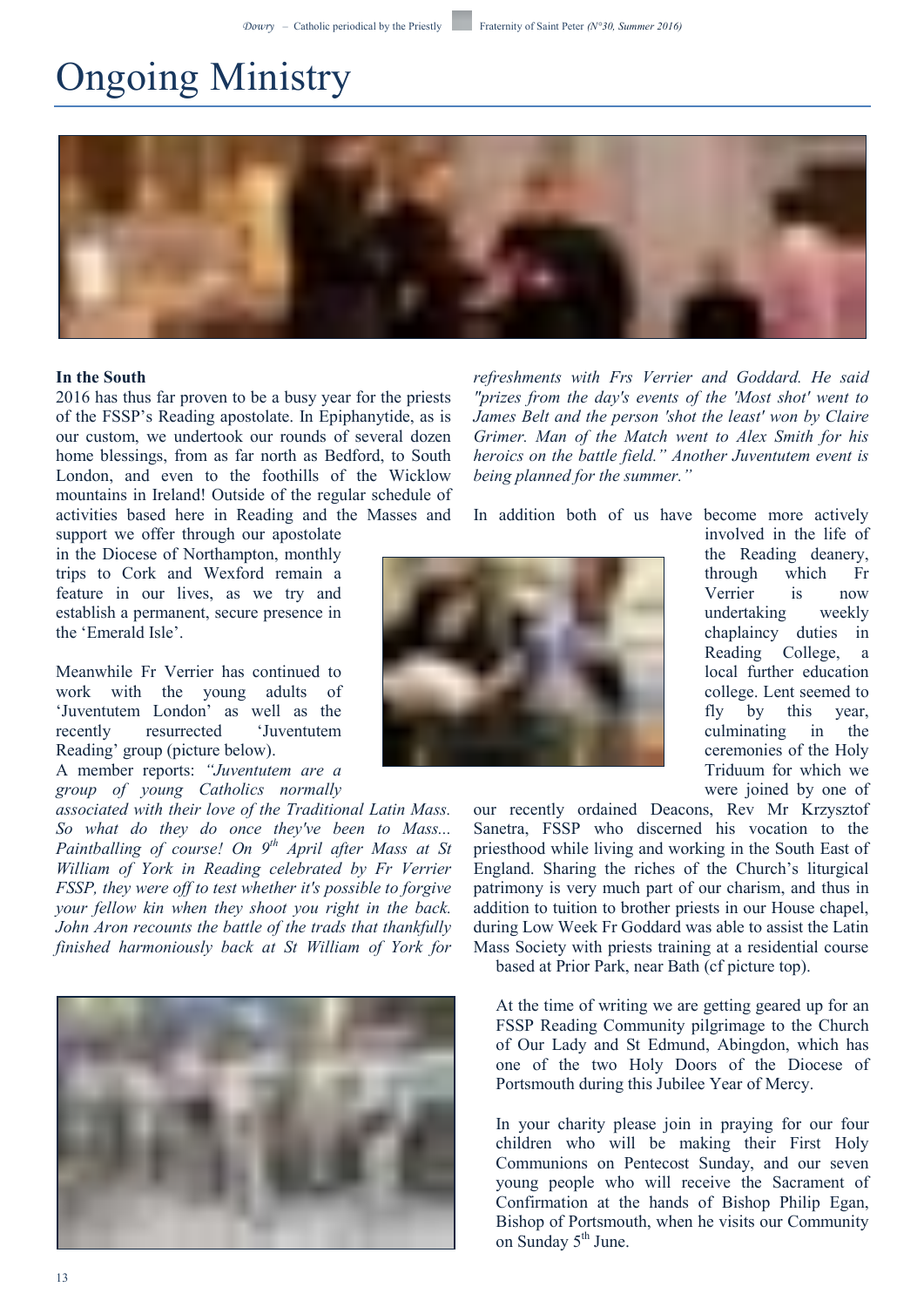#### **Lay Retreat**

From  $4<sup>th</sup>$  to  $6<sup>th</sup>$  February, Fr Armand de Malleray, FSSP preached a *Year of Mercy* Lenten retreat to 42 members of the faithful at Douai Abbey in Berkshire (cf right).

#### **Vocations**

From  $29<sup>th</sup>$  to  $31<sup>st</sup>$  January, we welcomed ten young men

to Warrington for FSSP England's annual Vocations Weekend, preached by Fr de Malleray. St Mary's Priory currently has one guest bedroom only, so our young friends were invited to experience what could possibly be described as "indoor camping!" It was all good fun and many of the faithful from Warrington lent us sleeping bags, mattresses, bed linen and pillows, generously enabling us to receive our guests with at least a few rudimentary essentials!

The group was very international, including English speakers from Europe, Asia and even... Ireland and the United Kingdom! Fr de Malleray gave daily conferences on the theme of discerning God's will and also showed the participants *Men apart*, a professional and entertaining film about our Fraternity in Europe and America. For the whole of the vocations weekend, two members of our congregation generously volunteered to organise the catering, cooking twice daily for the thirteen guests and three clergy. Our renewed

thanks to them for their generosity and for the excellent quality of the food (it was not yet Lent)!

Each day, our guests attended Lauds and Compline with us, many of them joining us in singing the texts of the Breviary (some of the books had kindly been donated from Scotland for the occasion). We were edified by their piety and also by their willingness to help out with practical tasks such as washing up.

On Sunday  $31<sup>st</sup>$  January, our young friends attended Holy Mass, celebrated for the first time at the newly restored High Altar. We were joined after Sunday Mass by our Parish Priest, Fr David Heywood, who wanted to support the Vocations Weekend and meet our guests.

Please pray for these young men and for all young men and women trying to discern God's call.



predestination by St Alphonsus Liguori. The retreatants attended Eucharistic adoration daily and enjoyed strolls in the splendid Bavarian countryside. Three different Latin rites were used for private Masses: the Ordinary Form in English, the Extraordinary Form, and the Ordinariate Use. The retreat was advertised in the *Ad Clerum* of four dioceses in England. We are grateful to the Bishops who generously support our ministry to

clergy.

#### **Northern Youth Group**

In April, for the first time 13 young adults and young professionals came for a convivial meal at St Mary's Priory in Warrington, followed by a talk entitled "Truths, opinions, illusions and lies: what is worth my Yes?" Dates are booked for a monthly

meeting: anyone 18-35 welcome.

#### **Family Gathering**

One Thursday a month, families now gather at St Mary's Warrington for Holy Mass and Confessions, followed by a lively picnic and a spiritual talk.  $\Box$ 







**Annual Clergy Retreat**  Like every year, Fr de Malleray, FSSP preached a retreat to UK diocesan clergy from  $2<sup>nd</sup>$  to  $6<sup>th</sup>$  May. In this *Year of Mercy*, the theme was: "Jesus Christ is the Face of the Father's Mercy". Ten clergy were booked but, due to illness and unexpected pastoral duties, only seven attended – compared with twenty last year. The encyclical *Dives in Misericordia*, by St John Paul II, was used for table reading, as well as a meditation on

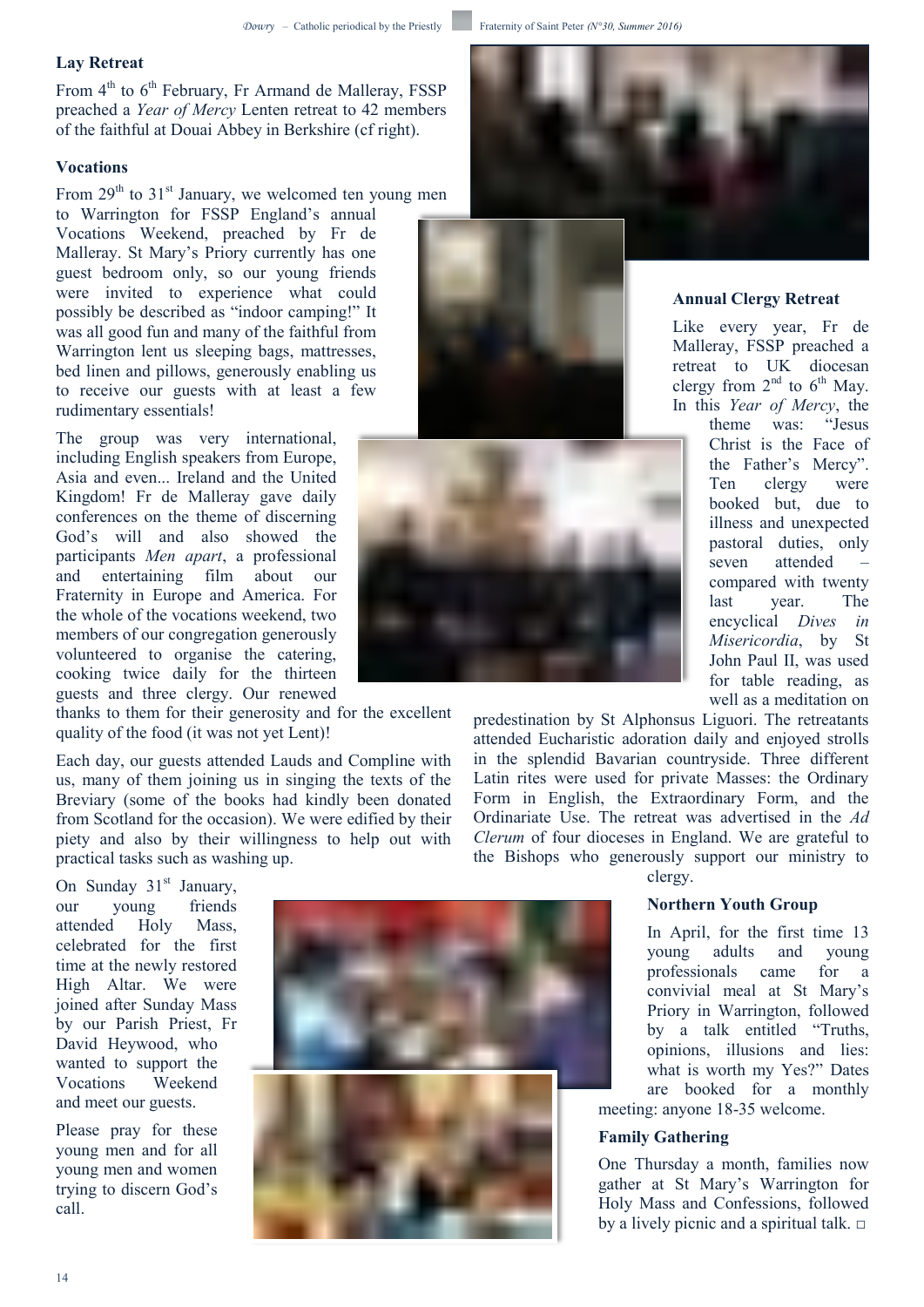# Forthcoming Events

**World Youth Day 2016** (20/25-31 July 2016) in Krakow, Poland, with *Juventutem*, the international network for the sanctification of youth through the Roman traditions of the Church (cf juventutem.org). *Juventutem* has been allocated the Minor Basilica of Sts Peter and Paul, a beautiful baroque church in the historic centre of Krakow. Bishop Athanasius Schneider has agreed to accompany us, and more prelates will attend, as well as many clergy.

Come along with Fr de Malleray, FSSP and UK youth! Contact now Stuart Campbell:

stuart.campbell51@btinternet.com.

#### **Indoor Summer Camps for any children age 10-17**

#### **St Peter's Summer Camp for Boys: 29 July – 3 August**

### **St Petronilla's Summer Camp for Girls: 9 - 13 August**

**Where**: in the New Forest at St Joseph Centre, 8 Lyndhurst Road, Ashurst, Hants SO40 7DU **Cost**: Requested contribution: £90.00 per child. **Sponsor**: In order to keep the cost as low as possible for the families concerned, our Fraternity has heavily subsidised the last two camps. Owing, however, to a large increase in numbers, we need dedicated sponsors for next Summer. Please contact Fr Goddard, our Bursar, if you can donate funds for our Summer Camps in 2016. Please also pray for the preparatory work. Thank you for your support to Catholic families. **Bookings:** marcuswilliams.net@gmail.com □

**The Priestly Fraternity of St Peter in England requests the pleasure of your company for the First Solemn Mass of Rev. James Mawdsley, FSSP, in his home Archdiocese of Liverpool – at St Mary's Shrine Church, Smith Street, Warrington WA1 2NS, Cheshire on Sunday 10th July 2016, 11:00AM. Please come and give thanks for a newly ordained priest (choir dress for clergy).**

**A Plenary Indulgence can be gained on the usual conditions by those attending the Mass. First Blessings will be given by the new priest.**

**Music programme by St Mary's Shrine Choir, conducted by Michael Wynne: Mass for 5 voices W Byrd Lauda Sion F Mendelssohn Ave verum corpus P Stopford Organ: Toccata C M Widor Refreshments will follow.**

**Please pray for Deacon Mawdsley until and after his Ordination, which he will receive on Saturday 2nd July in Bavaria, from His Grace Archbishop Guido Pozzo, Secretary of the Pontifical Ecclesia Dei Commission.**



Please pray for our 23 new deacons ordained this spring, including two from England (standing centre front):

Deacon Krzysztof Sanetra, FSSP, from Kent,

and Deacon Alex Stewart, FSSP, from the Wirral.

Please God, they will be ordained priests next year.

Please pray for many holy vocations to the sacred priesthood.